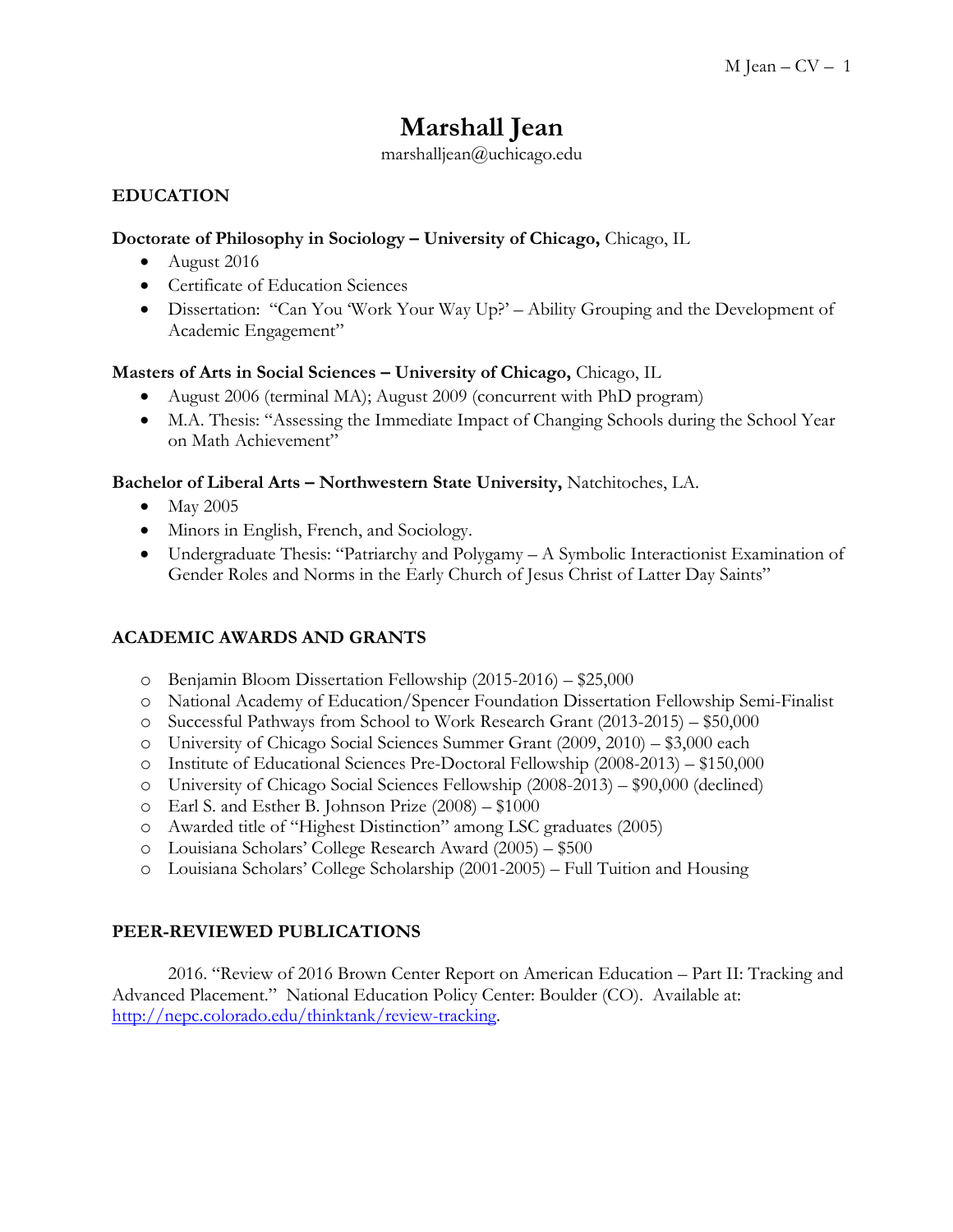2014. "To What Extent Do Student Perceptions of Classroom Quality Predict Teacher Value Added." with S.W. Raudenbush. In *Designing teacher evaluation systems: New guidance from the Measures of Effective Teaching project*. Kane, T.J., Kerry Kerr, and Robert Pianta (Eds.) San Francisco: Jossey-Bass.

2012. "How Should Educators Interpret Value-Added Scores?" with S.W. Raudenbush. Knowledge Brief: Carnegie Knowledge Network. Available at: <http://www.carnegieknowledgenetwork.org/briefs/value-added/interpreting-value-added/>

2011. "Year‐by‐Year cumulative impacts of attending a high‐mobility elementary school on children's mathematics achievement in Chicago, 1995 – 2005." with S.W. Raudenbush and E. Art. In *Whither Opportunity?: Rising Inequality, Schools, and Children's Life Chances*. Greg Duncan and Richard Murnane. (Eds.) Washington: Brookings.

## **WORKING PAPERS**

"On the Move: Assessing the Immediate Impacts of School and Residential Mobility on Student Achievement" [2<sup>nd</sup> R&R - Sociology of Education]

"Where Do We Go From Here? The Unrelenting Persistence of Ability Grouping and the Potential for Reform." with James Rosenbaum. [Under Review]

"Research Prizes for Minority Scholars in the Biomedical Sciences and Future Career Trajectories." with Evelyn Asch, Larry Hedges, and Mindy Hong.

## **TEACHING POSITIONS**

| Fall 2021 - Current                                   | University of Chicago                                                     | Chicago, IL |
|-------------------------------------------------------|---------------------------------------------------------------------------|-------------|
| <b>Assistant Instructional Professor of Sociology</b> |                                                                           |             |
|                                                       | • Full-time appointment for the Master of Arts in Social Sciences Program |             |

- Taught coursework on sociology, data science, social theory, and education policy
- Supervised a cohort of about twenty Master's students per year, primarily students concentrating in Sociology, Quantitative Methods and Social Analysis, or Education and Society

Fall 2020 University of Chicago Chicago, IL

## **Concurrent Lecturer** • Course: Sociology of Education

- Developed for the Education and Society program
- Course taught in hybrid format due to Covid restrictions
- Teaching appointment concurrent with full-time research and administrative appointment in the Office of the Provost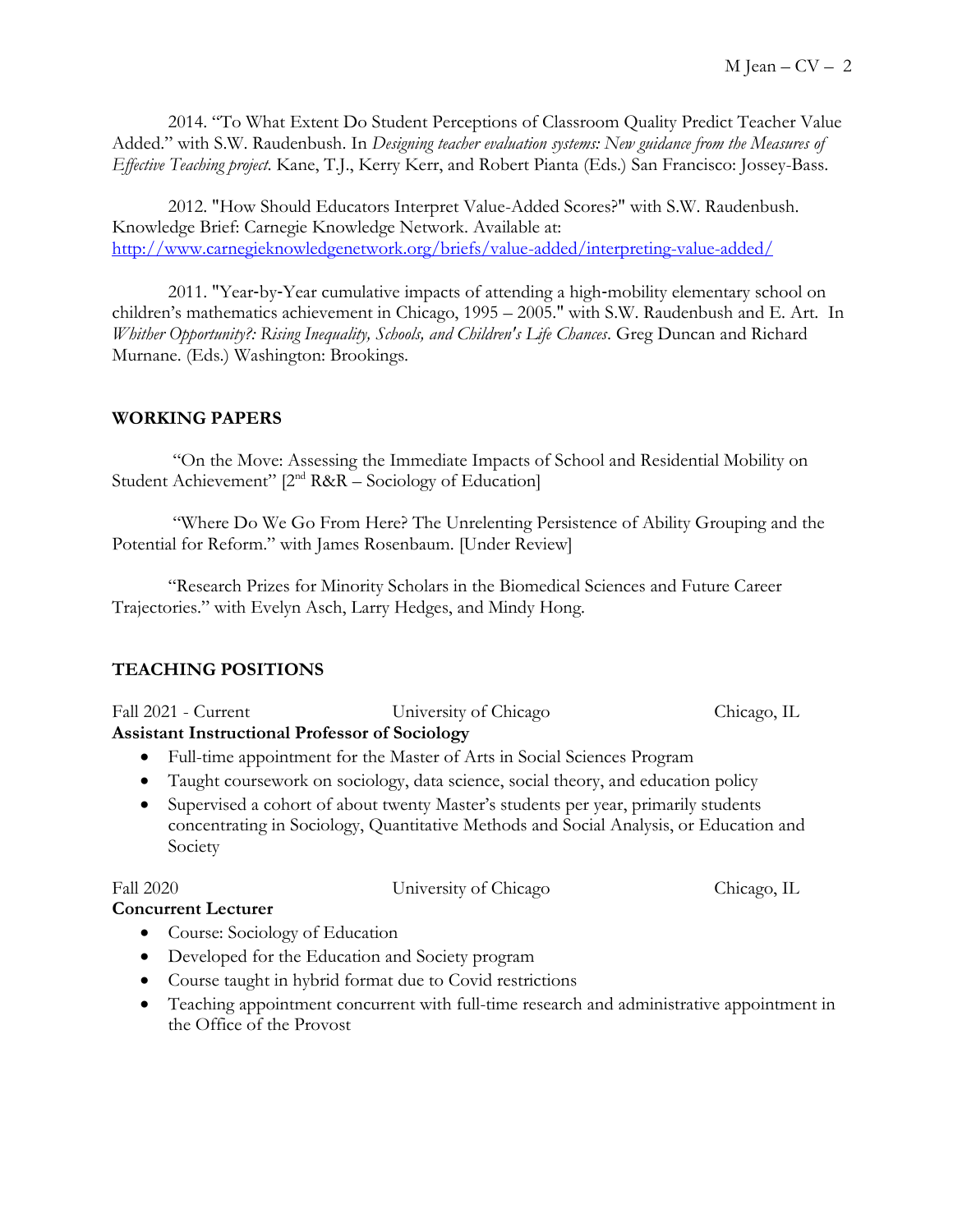| Winter 2019 – Spring 2019<br><b>Visiting Lecturer</b>                                              | University of Chicago                                                                                                                                                                                                                                                               | Chicago, IL    |
|----------------------------------------------------------------------------------------------------|-------------------------------------------------------------------------------------------------------------------------------------------------------------------------------------------------------------------------------------------------------------------------------------|----------------|
| Course: Hierarchical Linear Modeling<br>$\bullet$<br>$\bullet$                                     | Course: Intermediate Regression Analysis and Data Science<br>Assisted with the launch of interdisciplinary training programs in Quantitative Methods and                                                                                                                            |                |
| Social Analysis                                                                                    |                                                                                                                                                                                                                                                                                     |                |
| Spring 2018 – Winter 2019<br>Lecturer                                                              | Northwestern University                                                                                                                                                                                                                                                             | Evanston, IL   |
| Policy)                                                                                            | Course: Education and the Inheritance of Social Inequality (School of Education and Social                                                                                                                                                                                          |                |
|                                                                                                    | Course: Introduction to Statistics (Department of Statistics)                                                                                                                                                                                                                       |                |
|                                                                                                    | Course: Global and Local Inequalities (Department of Sociology)                                                                                                                                                                                                                     |                |
|                                                                                                    | Course: Economy and Society (Department of Sociology)                                                                                                                                                                                                                               |                |
| Fall 2017 - Fall 2018<br>Consultant                                                                | <b>SREE</b>                                                                                                                                                                                                                                                                         | Washington, DC |
| $\bullet$                                                                                          | Developed and reviewed curriculum, course materials, and assessments for a massively open<br>online course (MOOC) on Hierarchical Linear Modeling                                                                                                                                   |                |
| Spring 2014<br><b>Robert E. Park Lecturer</b>                                                      | University of Chicago                                                                                                                                                                                                                                                               | Chicago, IL    |
|                                                                                                    | Course: Education and the Inheritance of Social Inequality                                                                                                                                                                                                                          |                |
| $\bullet$                                                                                          | Original course for undergraduates to explore the role of formal education in the inter-<br>generational transmission of social status. Includes introduction to methodology of measuring<br>social class and inequality, four social scientific perspectives, and policy responses |                |
| Summer 2012                                                                                        | University of Chicago                                                                                                                                                                                                                                                               | Chicago, IL    |
| Instructor                                                                                         | Course Title: Introductory Quantitative Analysis for the Social Sciences                                                                                                                                                                                                            |                |
| $\bullet$                                                                                          | Developed curriculum to provide working knowledge of applied statistics to traditional<br>graduate students as well as private-sector researchers in a single course<br>Coordinated with faculty to synthesize instruction with a theory-oriented companion course                  |                |
| Mentored incoming graduate students                                                                |                                                                                                                                                                                                                                                                                     |                |
| Spring 2009 to Fall 2013<br><b>Teaching Assistant</b><br>Hierarchical Linear Modeling (3 quarters) | University of Chicago                                                                                                                                                                                                                                                               | Chicago, IL    |
|                                                                                                    | $Equartional$ $Ounconization and Squart Equart$                                                                                                                                                                                                                                     |                |

 Educational Organization and Social Inequality (2 quarters) Causal Inference (1 quarter)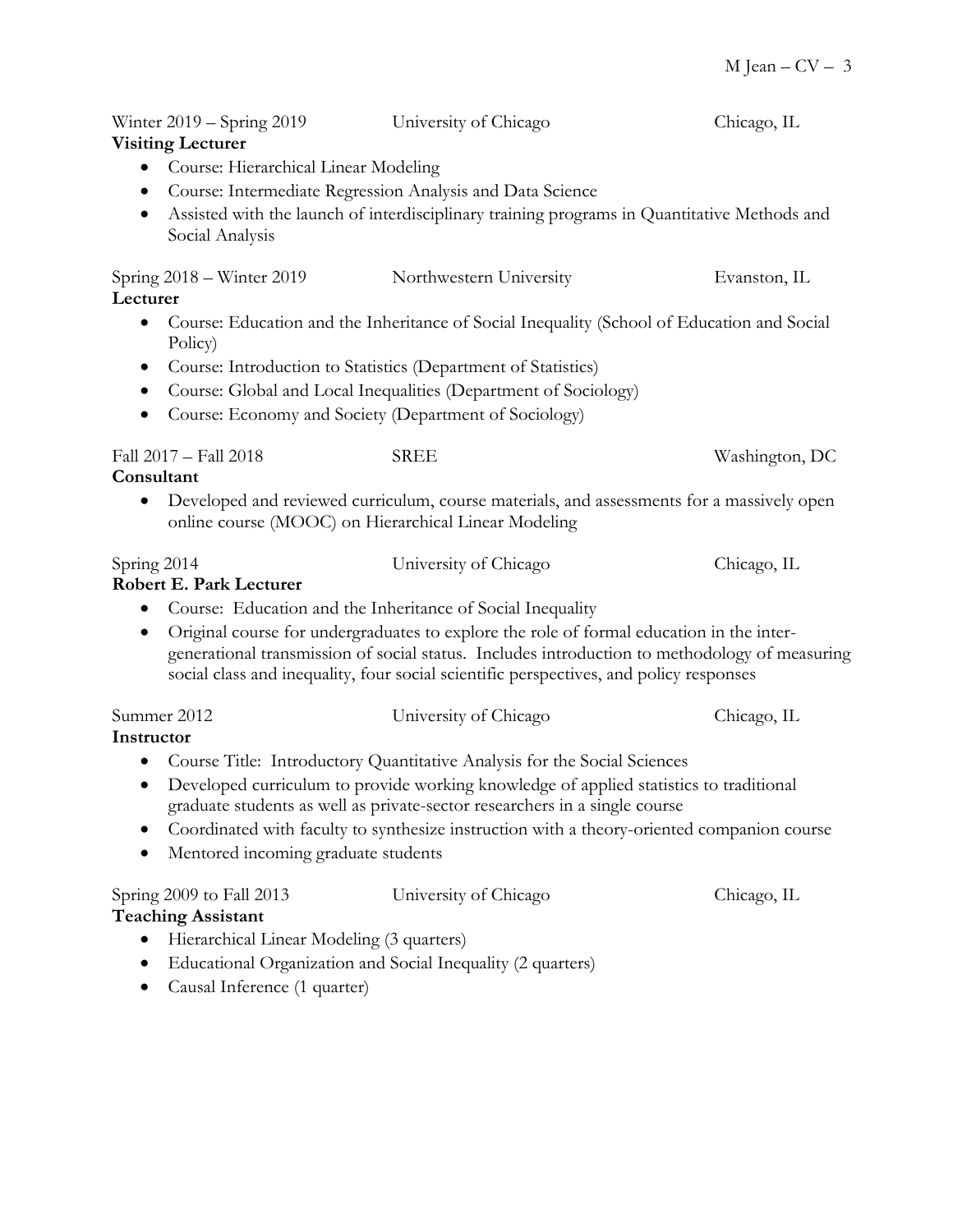Summer 2007 to Summer 2013 University of Michigan Ann Arbor, MI **Teaching Assistant** 

- Assisted teaching in summer workshops on Advanced Topics in Hierarchical Linear Modeling for the Inter-University Consortium for Political and Social Research (ICPSR)
- Provided individual consultations on methodology for research projects of attending students

August 2005 to April 2006 Ernest Hemingway High School Nîmes, FRANCE

- **Teaching/Language Assistant**
	- Worked with individual students, small groups, and full classes to improve English language proficiency
	- Lectured on American social life, educational system, and culture

## **RESEARCH POSITIONS**

| Fall 2019 – Summer 2021 | University of Chicago | Chicago, IL |
|-------------------------|-----------------------|-------------|
|                         |                       |             |

## **Senior Research Analyst**

- Full-time appointment in the Office of Institutional Analysis, a division of the Office of the Provost
- Initiated research projects dedicated to university improvement
- Compiled institutional data for external reporting
- Fulfilled data requests for departments across the university

## Summer 2016 to Fall 2019 Northwestern University Evanston, IL

## **Institute of Education Sciences Postdoctoral Scholar**

- Full-time appointment focusing on education research
- Mentored graduate student research assistants
- Assisted with the National Center for Education Research Summer Research Training Institute on Cluster-Randomized Trials (2016, 2018)
- Coordinator and analyst for a research project evaluating the causal effects of undergraduate research prizes on the careers of underrepresented minority scholars in the biomedical sciences

| Fall 2010 to Winter 2011 | Cambridge Education LLC | Westwood, MA |
|--------------------------|-------------------------|--------------|
|--------------------------|-------------------------|--------------|

## **Research Consultant**

- Analyzed data on student surveys of classroom experiences and value-added data for teachers, including analysis for the Measures of Effective Teaching (MET) project
- Prepared research briefs for district administrators and analysts

Summer 2007 to August 2008 Consortium on Chicago School Research Chicago, IL **Statistician** 

- Performed statistical analysis of data related to student mobility in Chicago public schools
- Contributed to the research efforts of the Consortium on Chicago School Research, including student, teacher, and principal survey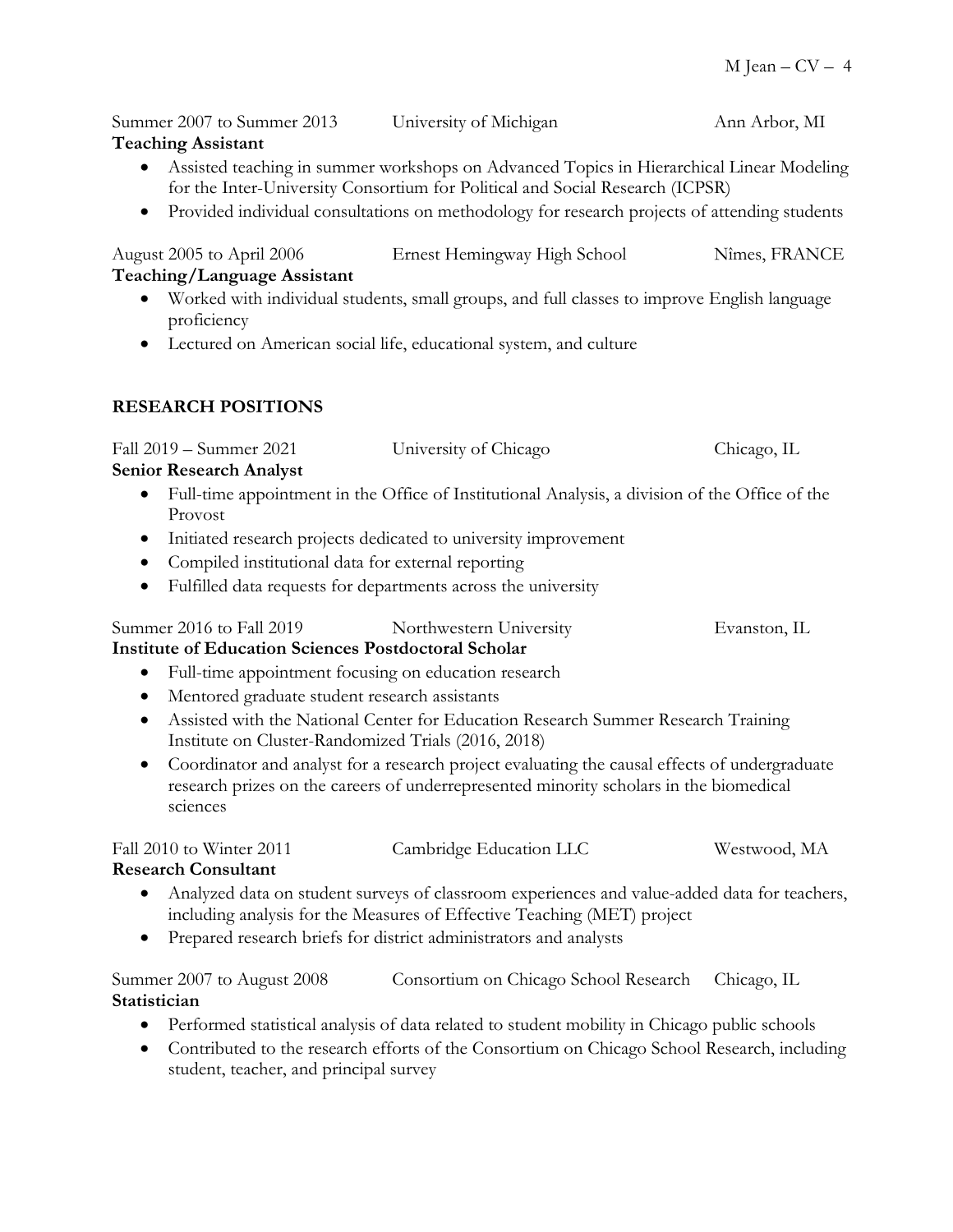February 2007 to Summer 2007 University of Chicago Chicago, IL **Research Assistant** 

- Member of the project team "Identifying Mobility Pathways and Effects of Mobility on Peer Social Networks and Academic Achievement in Chicago Elementary Schools"
- Integrated quantitative analysis of administrative data with interview and focus group data gathered from students and teachers in Chicago Public Schools

October 2006 to January 2007 National Opinion Research Center Chicago, IL **Research Assistant (Qualitative)**

- Member of the project team responsible for preparing the report "Fast Response Study 2: Teacher Evaluation in the Midwest" for Learning Point Associates (REL Midwest)
- Assisted in literature review, drafting of coding frame, coding data, and content analysis of district teacher evaluation policies and protocols

#### **CONFERENCE PRESENTATIONS**

"Where Do We Go From Here? The Unrelenting Persistence of Ability Grouping and the Potential for Reform." – Annual meeting of the American Sociological Association 2018 and the American Educational Research Association 2019

Organizer and Presenter at Symposium : "Tracking through the Educational Life Course" – Annual meeting of the American Educational Research Association 2018

"Examining the Effects of Research Prizes on Minorities' Biomedical Research Careers" – Annual meeting of the American Educational Research Association 2018

"On the Move: Assessing the Immediate Impacts of School and Residential Mobility on Student Achievement" – Society for Research on Educational Effectiveness Research Conference 2017 and the annual meeting of the American Sociological Association 2017

"Can You "Work Your Way Up?" – Ability Grouping and the Development of Academic Engagement in Primary and Secondary Schools" – Society for Research on Educational Effectiveness Research Conference 2017

"To What Extent Do Student Perceptions of Classroom Quality Predict Teacher Value Added." – Association for Public Policy and Management 2015 Fall Research Conference

"Examining the Relationship between Ability Grouping and Student Learning Behaviors" – Presented at the annual meeting of the American Education Research Association 2015

"Assessing the Reliability and Validity of Students' Perceptions of Teacher Effectiveness" – Presented at the annual meeting of the American Sociological Association 2013 and of the American Education Research Association 2015